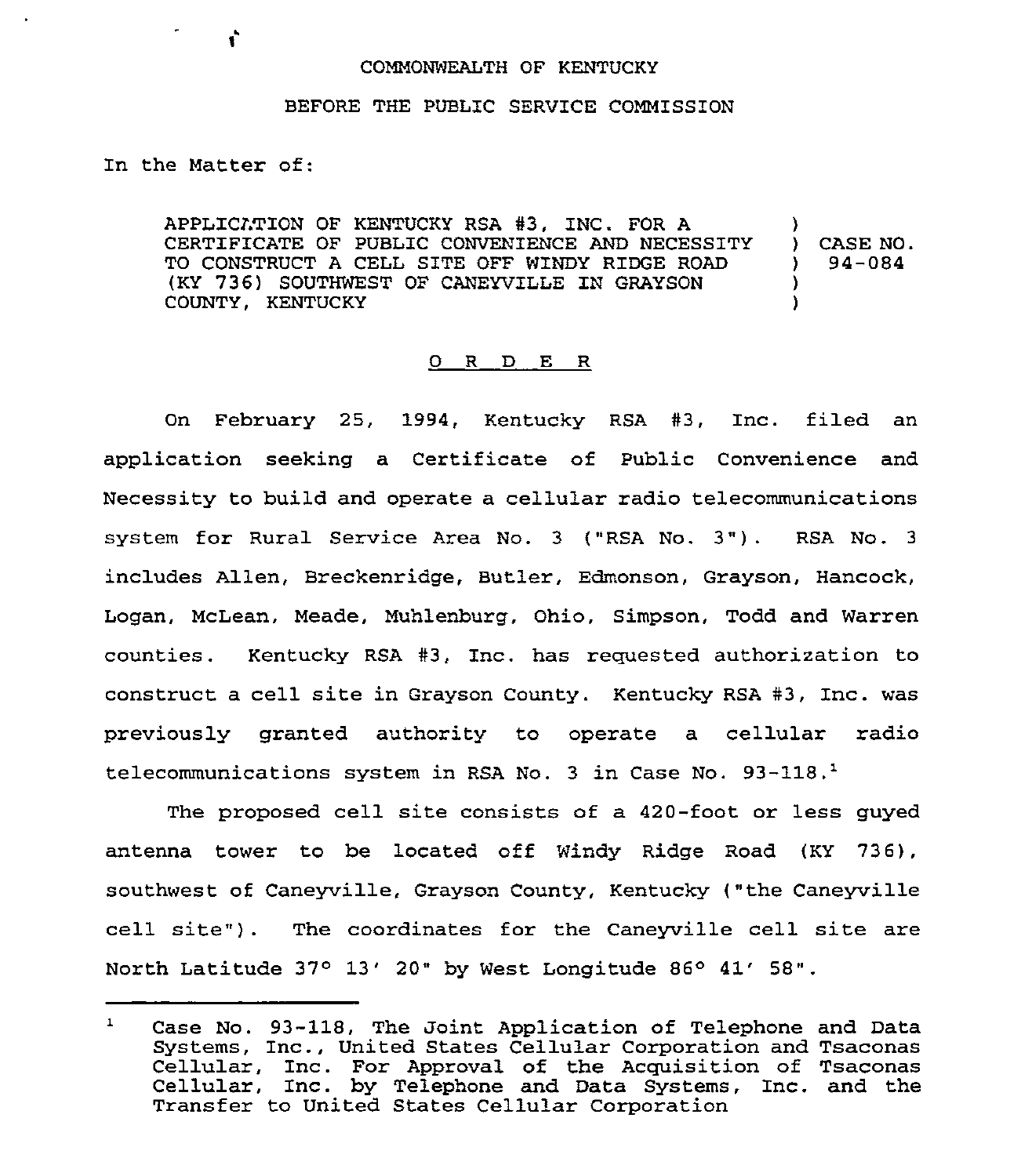Kentucky RSA #3, Inc. has provided information regarding the structure of the tower, safety measures, and antenna design criteria for the Caneyville cell site. Based upon the application, the design of the tower and foundation appears to meet the criteria of the Building Officials and Code Administrators International, Inc. National Building Code with reference to earthquakes, winds, and tornadoes.

Pursuant to KRS 100.324(1), the Caneyville cell site's construction is exempt from local zoning ordinances. Kentucky RSA #3, Inc. has filed applications with the Federal Aviation Administration ("FAA"), and the Kentucky Airport Zoning Commission ("KAZC") seeking approval for the construction and operation of the Caneyville cell site. An approval has been received from the FAA, while the KAZC application is still pending.

Kentucky RSA #3, Inc. has filed notices verifying that each property owner or resident within 500 feet of the Caneyville cell site has been notified of the pending construction. The notice solicited any comments and infozmed the property owners or residents of their right to intervene. To date, no intervention requests have been received.

Pursuant to KRS 278.280, the Commission is required to determine proper practices to be observed when it finds, upon complaint or on its own motion, that the facilities of any utility subject to its jurisdiction are unreasonable, unsafe, improper, or insufficient. To assist the Commission in its efforts to comply

 $-2-$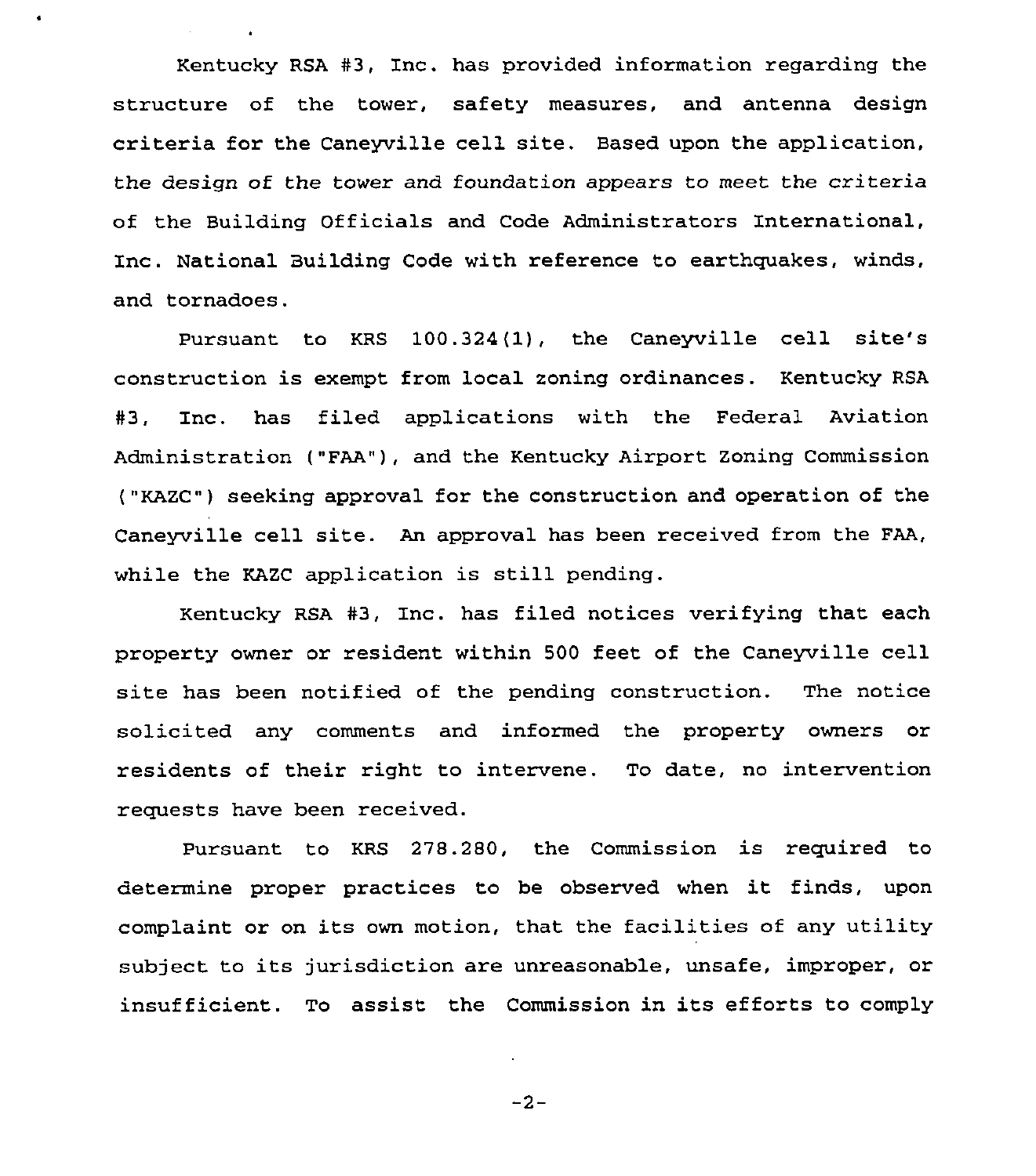with this mandate, Kentucky RSA #3, Inc. should notify the Commission if it does not use this antenna tower to provide cellular zadio telecommunications services in the manner set out in its application and this Order. Upon receipt of such notice, the Commission may, on its own motion, institute proceedings to consider the proper practices, including removal of the unused antenna tower, which should be observed by Kentucky RSA #3, Inc.

The Commission, having considered the evidence of record and being otherwise sufficiently advised, finds that Kentucky RSA #3, Inc. should be granted a Certificate of Public Convenience and Necessity to construct and operate the Caneyville cell site in RSA No. <sup>3</sup> under its previously approved tariff.

IT IS THEREFORE ORDERED that:

1. Kentucky RSA #3, Inc. be and it hereby is granted a Certificate of Public Convenience and Necessity to construct and operate the Caneyville cell site.

2. Kentucky RSA  $#3$ . Inc. shall file a copy of the final decision regarding its pending KAZC application for this cell site construction within 10 days of receiving this decision.

3. Kentucky RSA #3, Inc. shall immediately notify the Commission in writing, if, after the antenna tower is built and utility service is commenced, the tower is not used for a period of 3 months in the manner authorized by this Order.

 $-3-$